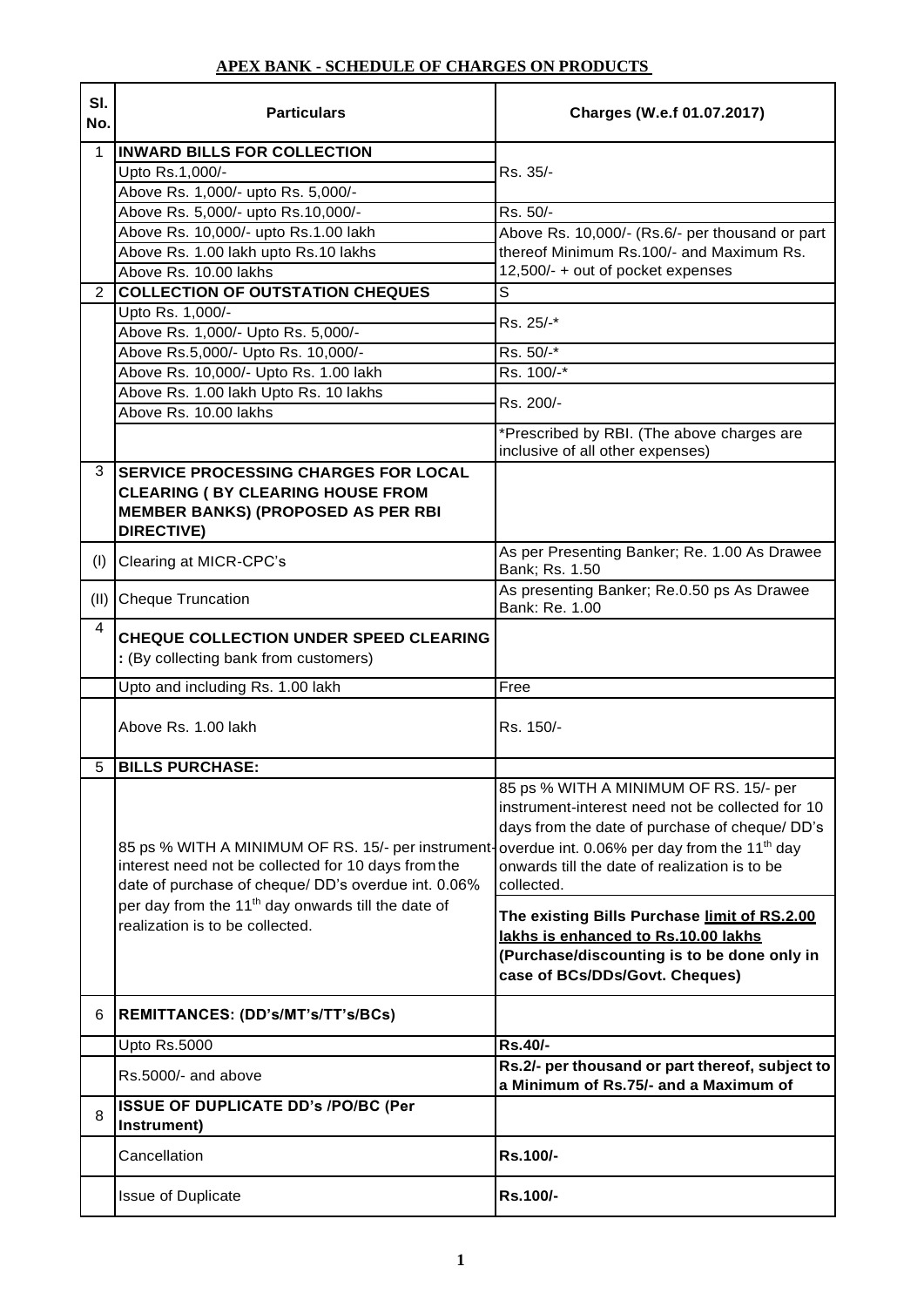| SI.<br>No. | <b>Particulars</b>                                                                                                                                                                                                                         | Charges (W.e.f 01.07.2017)                                              |
|------------|--------------------------------------------------------------------------------------------------------------------------------------------------------------------------------------------------------------------------------------------|-------------------------------------------------------------------------|
|            | Revalidation                                                                                                                                                                                                                               | Rs.100/-                                                                |
| 9          | <b>POSTAL TARIFF:</b>                                                                                                                                                                                                                      |                                                                         |
|            | <b>Regd Post</b>                                                                                                                                                                                                                           | Actuals                                                                 |
|            | Telegram                                                                                                                                                                                                                                   | Actuals                                                                 |
| 10         | LEDGER FOLIO CHARGES FOR CURRENT CASH<br><b>CREDIT ACCOUNTS:</b>                                                                                                                                                                           |                                                                         |
|            | <b>SB Accounts</b>                                                                                                                                                                                                                         | No Charges                                                              |
|            | Current A/c- Individuals & others                                                                                                                                                                                                          | Rs.100/- per ledger folio on half-yearly basis                          |
|            | Average Credit balance:                                                                                                                                                                                                                    |                                                                         |
|            | Upto Rs. 25,000/- per annum                                                                                                                                                                                                                | Free Ledger folios allowed                                              |
|            | Above RS. 25,000/- Upto Rs. 50,000/-                                                                                                                                                                                                       | 3 folios allowed per year                                               |
|            | Above Rs. 50,000/- Upto 1 lakh per annum                                                                                                                                                                                                   | 5 folios allowed per year                                               |
|            | Above Rs. 1.00 lakh Up to Rs. 2.00 lakhs                                                                                                                                                                                                   | 10 folios allowed per year                                              |
|            | Above Rs. 2.00 lakhs                                                                                                                                                                                                                       | No charges                                                              |
|            | For A/c's maintained on computers 40 entries or part<br>thereof be treated as one ledger folio.                                                                                                                                            |                                                                         |
| 11         | <b>RECORDING OF STOP PAYMENT INSTRUCTIONS:</b>                                                                                                                                                                                             |                                                                         |
|            | Per instrument                                                                                                                                                                                                                             | Rs. 50/- per instrument Upto 3 leaves. Range of                         |
|            | Per instrument in case of loss of cheque book subject<br>to:                                                                                                                                                                               | cheques Rs. 200/-                                                       |
|            | <b>12 STANDING INSTRUCTIONS:</b>                                                                                                                                                                                                           |                                                                         |
|            | Per transaction involving credit to account other than<br>those of customers within the same branch                                                                                                                                        | Registration charges of Rs.25/- (except for FD<br>& RD)                 |
|            | If the transaction involves an up country centre,<br>remittance charges at the prescribed rates and the<br>actual postage shall be recovered additionally, charges<br>to be levied to the account from which the amount is<br>transferred. |                                                                         |
|            | Inter-Bank and Intra Bank (outside city)                                                                                                                                                                                                   |                                                                         |
|            | Non-execution of standing instruction due to<br>insufficient balance in the account                                                                                                                                                        | Rs. 50/-                                                                |
|            | Renoting of standing instructions                                                                                                                                                                                                          | Rs. 50/-                                                                |
|            | 13 ISSUE OF DUPLICATE PASS BOOK/STATEMENT                                                                                                                                                                                                  |                                                                         |
|            |                                                                                                                                                                                                                                            | Rs.50/-                                                                 |
|            | Per statement/pass book with latest balance only.                                                                                                                                                                                          | Statement charges: Rs.100/- for 3 pages +<br>Rs.25/- on each extra page |
|            | Charges for previous entries (if required) per ledger<br>page or part there of (For accounts maintained on<br>computers 40 entries or part thereof treated as one<br>ledger page)                                                          | Rs. 25/-                                                                |
|            | 14  INCIDENTAL CHARGES: (For not maintaining<br>minimum balance in C.A/c. and SB A/c will be applied<br>quarterly here after                                                                                                               |                                                                         |
|            | <b>Current Account</b>                                                                                                                                                                                                                     | Rs. 150/- (To be applied quarterly)                                     |
|            | SB with cheque book facility                                                                                                                                                                                                               | Rs.100/- (To be applied quarterly)                                      |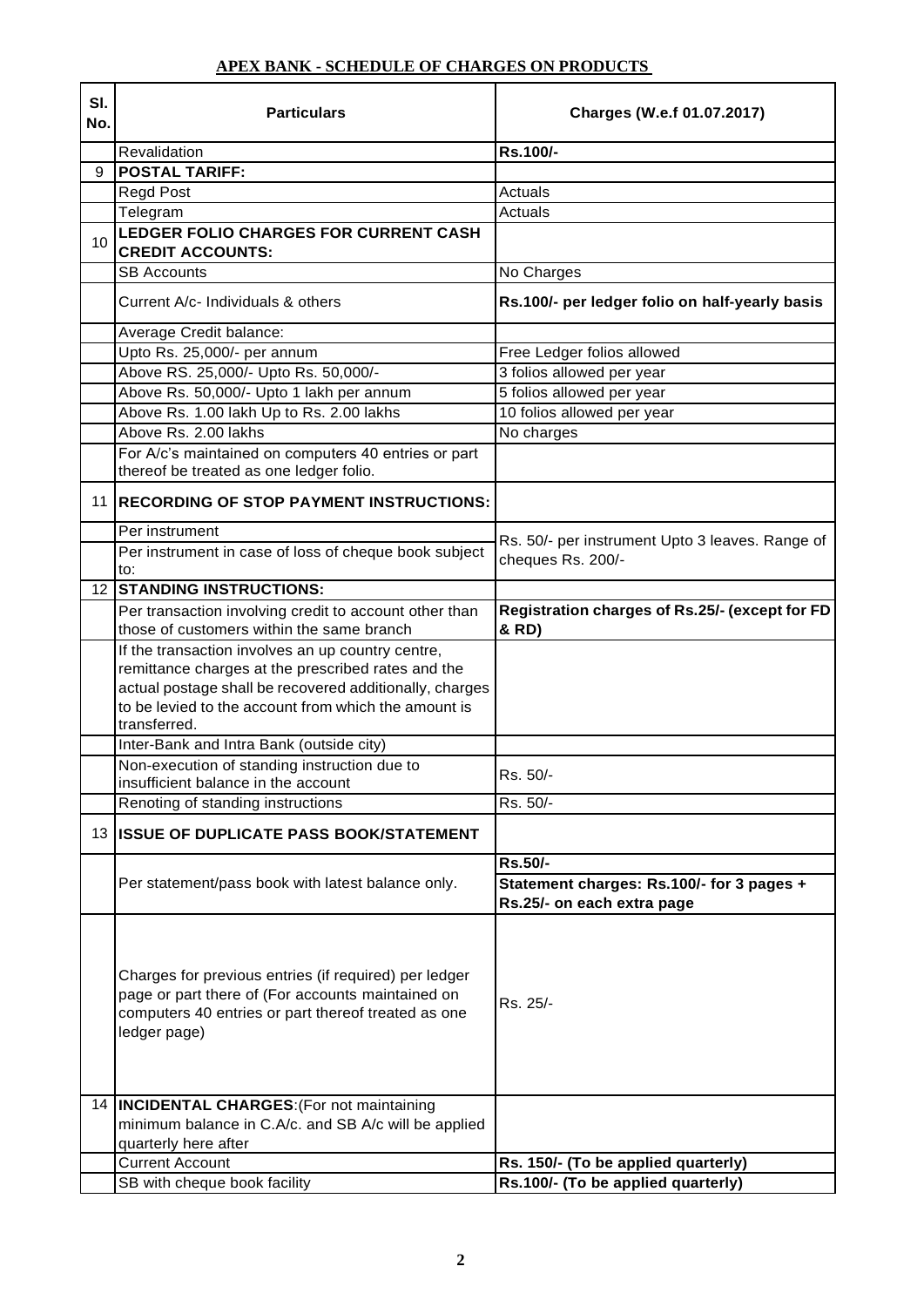| SI.<br>No. | <b>Particulars</b>                                                                   | Charges (W.e.f 01.07.2017)                         |
|------------|--------------------------------------------------------------------------------------|----------------------------------------------------|
|            | Penal charges exempted in case of SB A/c's of staff<br>and pensioners.               |                                                    |
|            | <b>15 ADVANCES PROCESSING CHARGES</b>                                                |                                                    |
|            | Upto Rs. 25,000/-                                                                    |                                                    |
|            | Above Rs. 25,000/- Upto Rs. 2.00 lakhs                                               |                                                    |
|            | Above Rs. 2.00 lakhs                                                                 |                                                    |
|            | The above charges are applicable to COD, CDL, Edn                                    |                                                    |
| (1)        | Loans, Auto Loans, Car Loans, Traders Finance,                                       | As per policy of retail loans/IF loans.            |
|            | Advances against shares and personal loans (except<br>Housing Finance, REML Loans)   |                                                    |
|            |                                                                                      |                                                    |
|            | No processing charges for non-fund advances and                                      |                                                    |
| (II)       | advances against deposits GOVT securities, UTI                                       |                                                    |
|            | mutual fund, units, NSC's KVP's & IVP's Gold Loans.                                  |                                                    |
|            | In case of agrl advances except IRDP, evalution fees/                                |                                                    |
|            | (III) processing charges $@$ 0.50% of the total outlay/project                       |                                                    |
|            | cost to be recovered once only.                                                      |                                                    |
| 16         | <b>CHEQUES RETURN UNPAID &amp; BILLS RETURN</b><br><b>UNPAID:</b>                    |                                                    |
|            | For SB Cheques                                                                       | Rs.100/-                                           |
|            | For C. A/c Cheques slab wise                                                         | Rs.200/-                                           |
|            | Out ward return (C/A & SB)                                                           | Rs.50/-                                            |
|            | <b>Local Bills</b>                                                                   | Rs. 30/- per bill+postage, if any.                 |
|            | <b>Outstation Bills</b>                                                              | Rs. 50/- per bill + postage, if any                |
|            | <b>ECS Registration</b>                                                              | Rs. 50/-                                           |
|            | Payment of ECS                                                                       | Free                                               |
|            | <b>ECS Return</b>                                                                    | SB: Rs. 50/-: C. A/c: Rs. 100/-                    |
| 17         | CLOSURE OF SB/CURRENT ACCOUNT: (Before one Closure of SB / C/A: (Before 6months from |                                                    |
|            | year from date of opening of account)                                                | date of opening of account)<br>Rs. 100/-           |
|            | SB group of accounts<br>CD, ICD, CC & OD A/c's                                       | Rs. 150/-                                          |
|            | Surrender of unused cheque leaves (if the cheque                                     | Rs. 3/- per cheque leaf (if charges are not levied |
|            | leaves are more than the 50% of the Book)                                            | at the time of issue of cheque book)               |
| 18         | <b>MINIMUM BALANCE</b>                                                               |                                                    |
|            | Current Account                                                                      | Rs. 2000/-                                         |
|            | SB A/c. without cheque book facility.                                                | Rs.500/-                                           |
|            | SB A/c. with cheque book facility                                                    | Rs. 1,000/-                                        |
|            | (For pensioners the Minimum balance in SB A/c is Rs.                                 |                                                    |
|            | 50/- irrespective of facility with cheque book or without                            |                                                    |
|            | cheque book)                                                                         |                                                    |
|            | 19 CALL DEPOSIT RECEIPT:                                                             |                                                    |
|            | To all institutions except CCB's                                                     | Rs. 25/-                                           |
| 20         | <b>MICR CHEQUES</b>                                                                  |                                                    |
|            | At the time of issue of MICR cheque book                                             | Rs. 2.25/- per cheque                              |
|            | (However, for SB A/c. of individuals, 3 cheque books of                              |                                                    |
|            | 20 leaves each, will be free in a calendar year)                                     |                                                    |
|            |                                                                                      |                                                    |
| 21         | <b>SERVICE CHARGES ON IN-OPERATIVE</b><br><b>ACCOUNTS:</b>                           |                                                    |
|            | No charge if Minimum balance is maintained.                                          | No penal charges on in-operative savings           |
|            | Rs. 25/- for accounts, if Minimum balance is not                                     | account, where stipulated minimum balance          |
|            | maintained.                                                                          | is not maintained - As stipulated by RBI.          |
|            |                                                                                      | C A/c.Rs. 100/- p.a. if the balance is less than   |
|            |                                                                                      | Rs. 100/- the account will be closed and advised   |
|            |                                                                                      | to the customer.                                   |